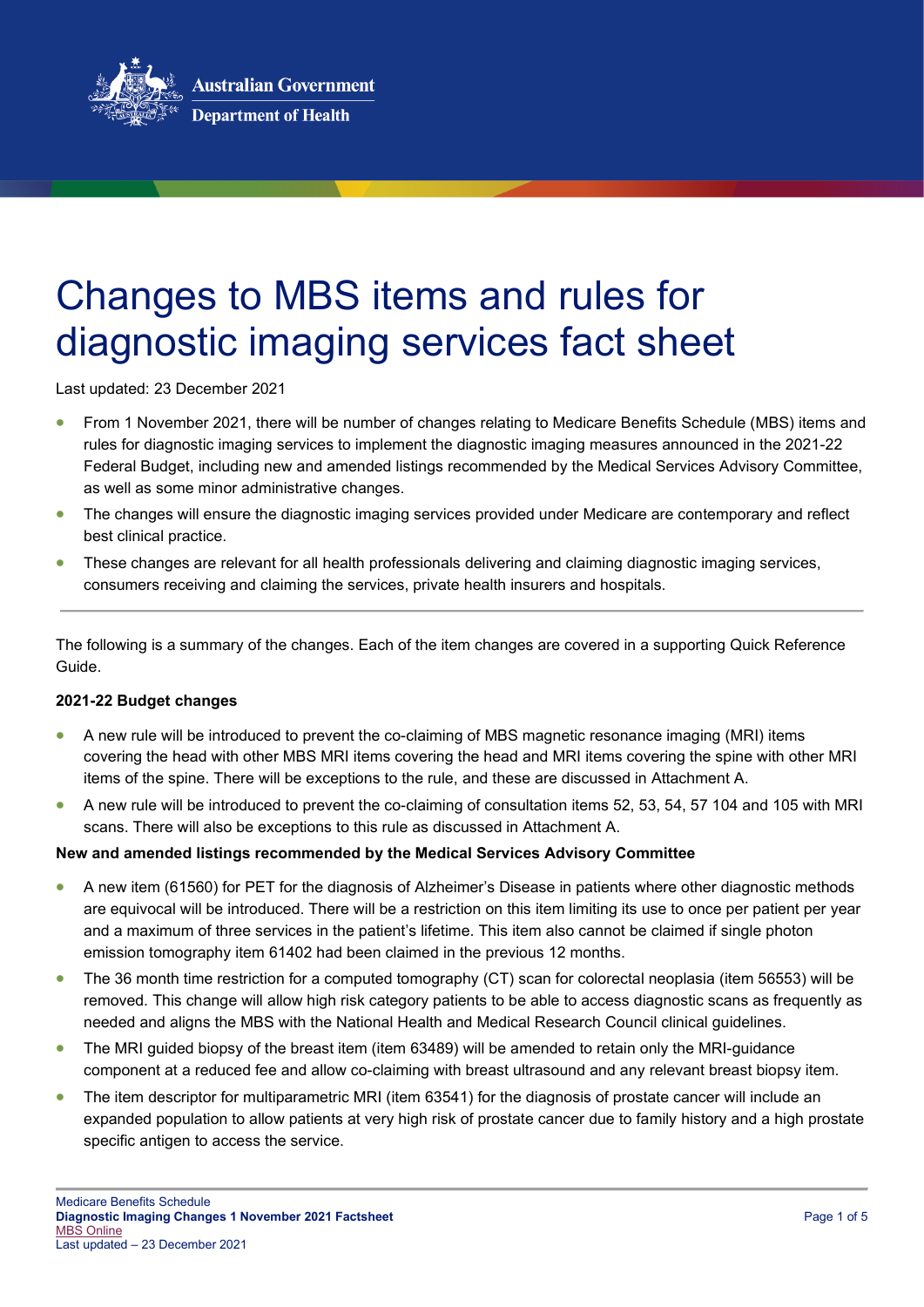

#### **Administrative changes**

There are three administrative type changes:

- Pelvic ultrasound items 55065 and 55068 this change is to remove a restriction that was placed on general pelvic ultrasound items 55065 and 55068 to allow the service to be rendered in association with gynaecological items 55736 and 55739. The restriction commenced on 1 May 2020 and should only have applied to pregnancy related services (recommendation 14 of the Diagnostic Imaging Clinical Committee of the MBS Review Taskforce). The restriction was applied to all services in the Obstetric and Gynaecological section (Subgroup 5 of Group 1 of the *Health Insurance (Diagnostic Imaging Services Table) Regulations*). Gynaecological items 55736 and 55739 are not pregnancy related.
- CT angiography item 57351 will be deleted. Item 57351 applied to second and subsequent scans in a 12 month period following item 57350. Item 57350 was only able to be claimed once in a 12 month period. Item 57350 was split into three items on 1 May 2020 (items 57352, 57353 and 57354) and a further item (item 57357) was added on 1 November 2020. In addition to the recommendation to split item 57350, the MBS Review Taskforce recommended that the frequency restrictions be removed. Items 57352, 57353, 57354 and 57357 have no frequency restrictions which has rendered item 57351 obsolete.
- The descriptor for item 57360 (CT coronary angiography) will be amended to reflect changes recommended by the MBS Review Taskforce that were unintentionally omitted from the 1 July 2021 cardiac related changes.

# Why are the changes being made?

The changes are being made to ensure that diagnostic imaging services provided under Medicare are contemporary and reflect best clinical practice.

# What does this mean for providers and requesters of diagnostic imaging services?

Providers of diagnostic imaging services will need to familiarise themselves with the changes so that they can correctly bill for any new and amended items.

Requesters of diagnostic imaging services should also be aware of the changes to ensure that they request the most appropriate item.

# How will these changes affect patients?

The changes will provide greater access for patients to services that are contemporary and reflect best clinical practice leading to improved health outcomes.

Patients should not be negatively affected by the changes and will have continued access to clinically relevant services.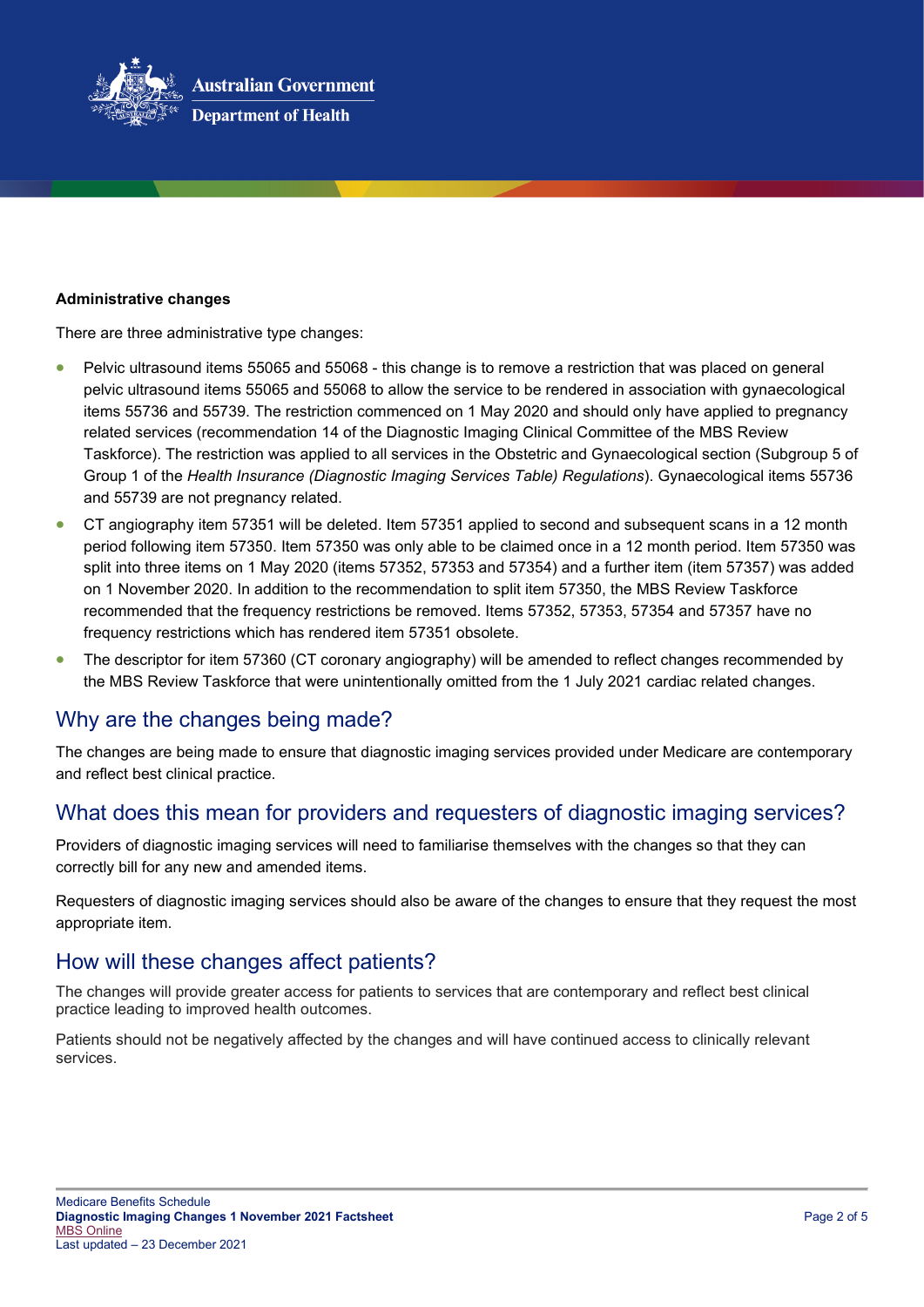

# Who was consulted on the changes?

Consultation on the changes has been undertaken, where relevant, with the:

- Royal Australian and New Zealand College of Radiologists
- Australian Diagnostic Imaging Association
- Cardiac Society of Australia and New Zealand.
- Australian Medical Association.

## How will the changes be monitored and reviewed?

The changes will be monitored and reviewed through analysis of MBS utilisation figures.

# Where can I find more information?

The full item descriptor(s) and information on other changes to the MBS can be found on the MBS Online website at [www.mbsonline.gov.au.](http://www.mbsonline.gov.au/)

You can also subscribe to future MBS updates by visiting [MBS Online](http://www.mbsonline.gov.au/) and clicking 'Subscribe'.

The Department of Health provides an email advice service for providers seeking advice on interpretation of the MBS items and rules and the Health Insurance Act and associated regulations. If you have a query relating exclusively to interpretation of the Schedule, you should email [askMBS@health.gov.au.](mailto:askMBS@health.gov.au)

Subscribe to ['News for Health Professionals'](https://www.humanservices.gov.au/organisations/health-professionals/news/all) on the Services Australia website and you will receive regular news highlights.

If you are seeking advice in relation to Medicare billing, claiming, payments, or obtaining a provider number, please go to the Health Professionals page on the Services Australia website or contact Services Australia on the Provider Enquiry Line – 13 21 50.

The data file for software vendors was first released on 22 September 2021 and can be accessed via the MBS Online website under the Downloads page.

*Please note that the information provided is a general guide only. It is ultimately the responsibility of treating practitioners to use their professional judgment to determine the most clinically appropriate services to provide, and then*  to ensure that any services billed to Medicare fully meet the eligibility requirements outlined in the legislation.

*This sheet is current as of the Last updated date shown above and does not account for MBS changes since that date.*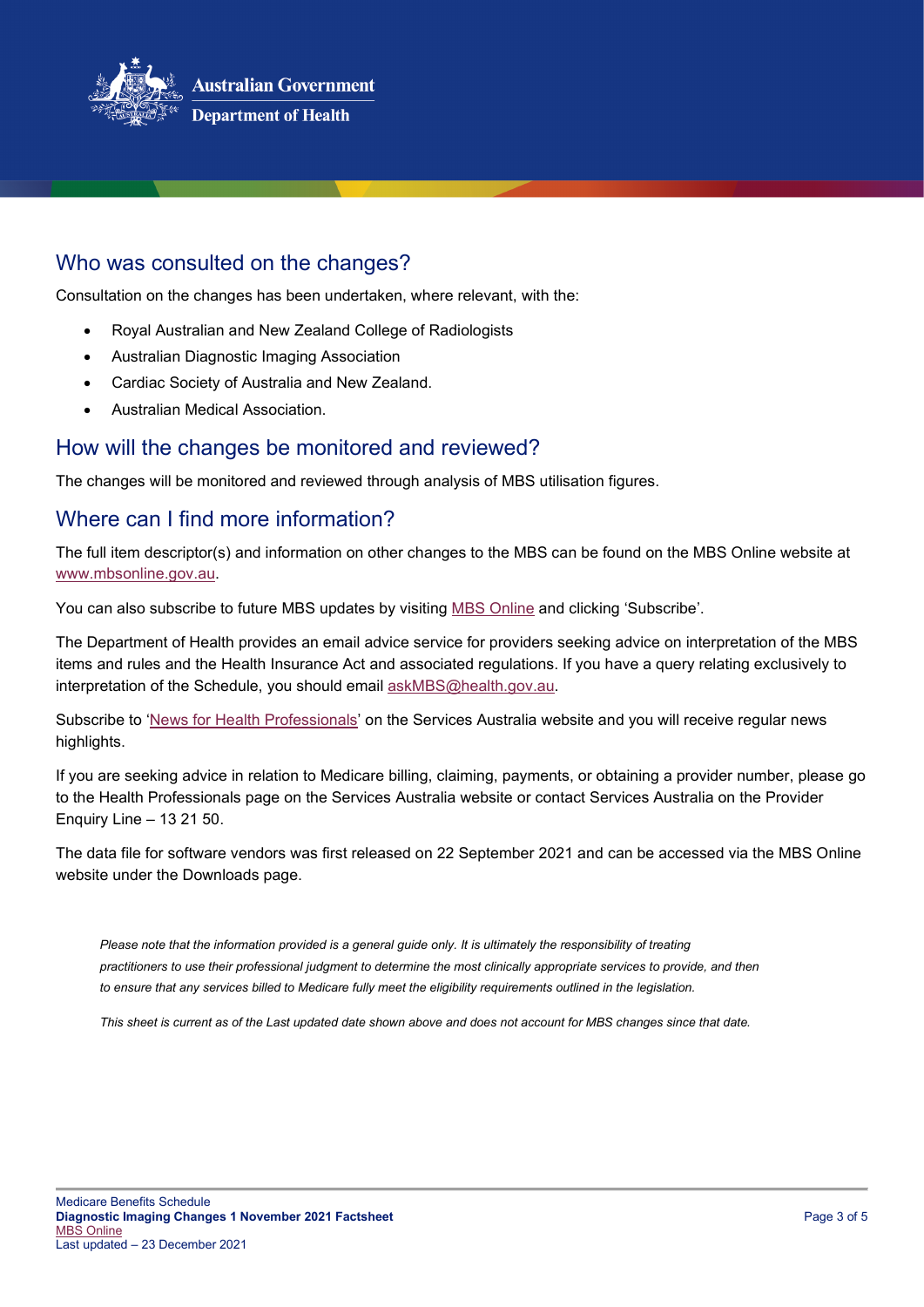

**Department of Health** 

**Attachment A**

## **MRI co-claiming changes**

## **Co-claiming head and spine MRI scans**

New rules will be introduced into the Diagnostic Imaging Services Table that will prevent the co-claiming of:

- a head MRI scan with another head MRI scan at the same attendance. The items that will restrict with each other are in the range 63001 to 63131.
- a spine MRI scan with another spine MRI scan. The items that will restrict with each other are in the range 63151 to 63280.

The new rules also provide

- that the head or spine scan with the highest schedule fee can be claimed where indications spanning two or more service have been requested.
- more than one item can be claimed where the clinical need for the additional service is:
	- o stated in the request for the service; and
	- o appropriately documented in the record of the service.

The new rules apply from 1 November 2021.

The rules were introduced to clarify the policy intent for the items, that is, only one item should be claimable for a scan irrespective of the:

- number of clinical conditions being investigated; and
- the number of sequences required to complete the scan.

Where a request form seeks an investigation of more than one clinical condition, the item to claim is the item with the highest schedule fee. If the items have the same schedule fee, the item to be claimed is the item applicable to the first mentioned indication on the request form.

More than one item can be claimed where the request for the scan states that there is a clinical need for the additional service, and this is appropriately documented in the diagnostic imaging record for the patient. This does not mean different clinical indications listed in a request, rather it means that the requester is seeking separate and distinct scans.

Providers will need to indicate on the claim that separate and distinct scans have been requested.